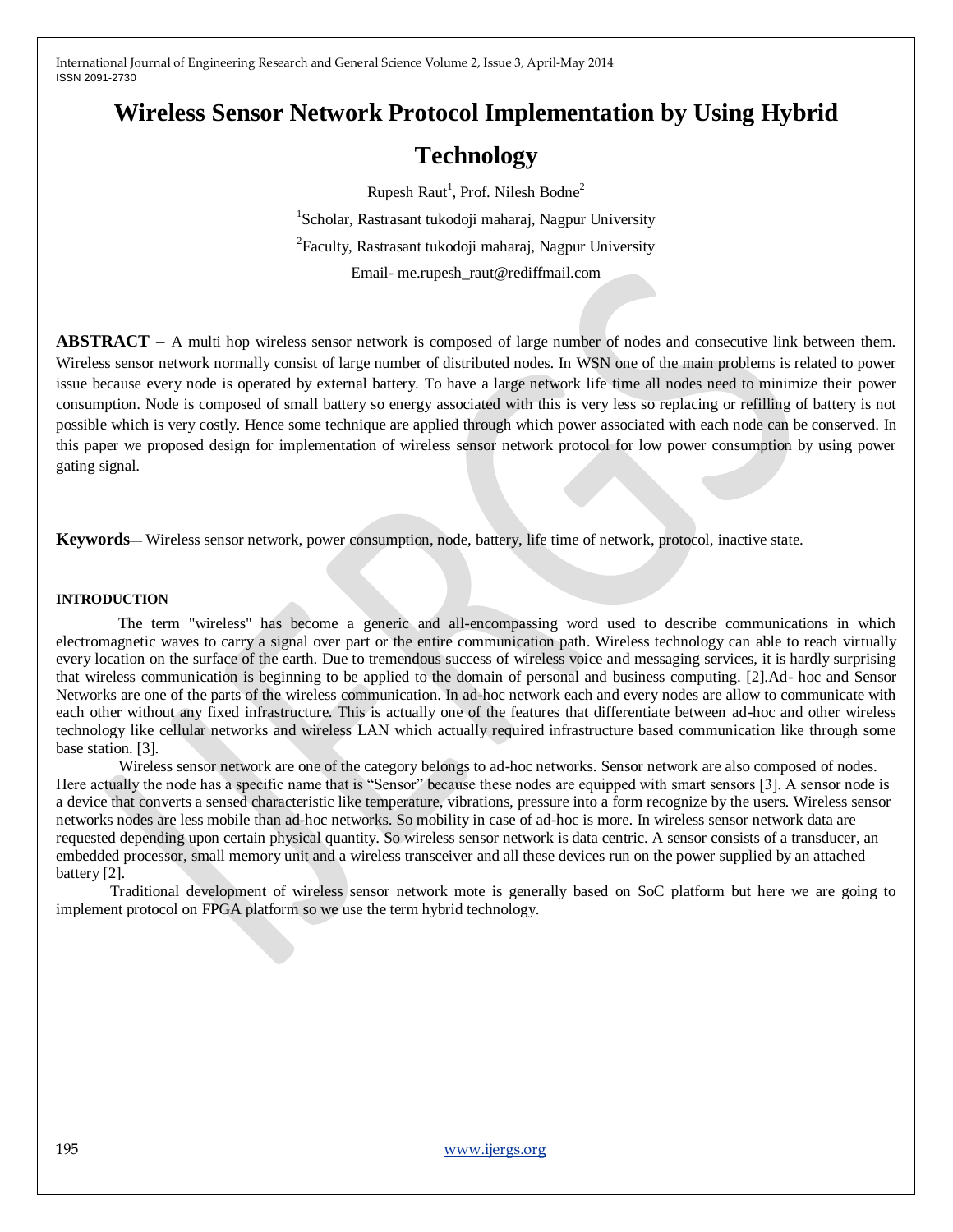

#### **Battery Issues**

 The battery supplies power to the complete sensor node and hence plays a vital role in determining sensor node lifetime. Batteries are complex devices whose operation depends on many factors including battery dimensions, type of electrode material used, and diffusion rate of the active materials in the electrolyte. In addition, there can be several non idealities that can creep in during battery operation, which adversely affect system lifetime. We describe the various battery non idealities and discuss system level design approaches that can be used to prolong battery lifetime.[1]

#### **Rated Capacity Effect**

 The most important factor that affects battery lifetime is the discharge rate or the amount of current drawn from the battery. Every battery has a rated current capacity, specified by the manufacturer. Drawing higher current than the rated value leads to a significant reduction in battery life. This is because, if a high current is drawn from the battery, the rate at which active ingredients diffuse through the electrolyte falls behind the rate at which they are consumed at the electrodes. If the high discharge rate is maintained for a long time, the electrodes run out of active materials, resulting in battery death even though active ingredients are still present in the electrolyte. Hence, to avoid battery life degradation, the amount of current drawn from the battery should be kept under tight check. Unfortunately, depending on the battery type (lithium ion, NiMH, NiCd, alkaline, etc.), the minimum required current consumption of sensor nodes often exceeds the rated current capacity, leading to suboptimal battery lifetime. [4]

## **Relaxation Effect**

 The effect of high discharge rates can be mitigated to a certain extent through battery relaxation. If the discharge current from the battery is cut off or reduced, the diffusion and transport rate of active materials catches up with the depletion caused by the discharge. This phenomenon is called the relaxation effect and enables the battery to recover a portion of its lost capacity. Battery lifetime can be significantly increased if the system is operated such that the current drawn from the battery is frequently reduced to very low values or is completely shut off [5].

## **Proposed Method for Implementation of Wireless Sensor Protocol Implementation**

 The sensor node's radio enables wireless communication with neighboring nodes and the outside world. In general, radios can operate in four distinct modes of operation: Transmit, Receive, Idle, and Sleep. An important observation in the case of most radios is that operating in Idle mode results in significantly high power consumption, almost equal to the power consumed in the Receive mode [6]. Thus, it is important to completely shut down the radio rather than transitioning to Idle mode when it is not transmitting or receiving data. Another influencing factor is that as the radio's operating mode changes, the transient activity in the radio electronics causes a significant amount of power dissipation. For example, when the radio switches from sleep mode to transmit mode to send a packet, a significant amount of power is consumed for starting up the transmitter itself [7].

 Therefore our idea to keep wireless sensor network node in inactive (shut down) mode until it get power gating signal. For implementing this idea we first consider the transmitter and receiver section design consideration and then develop node (i.e. transmitter plus receiver) by using power gating signal.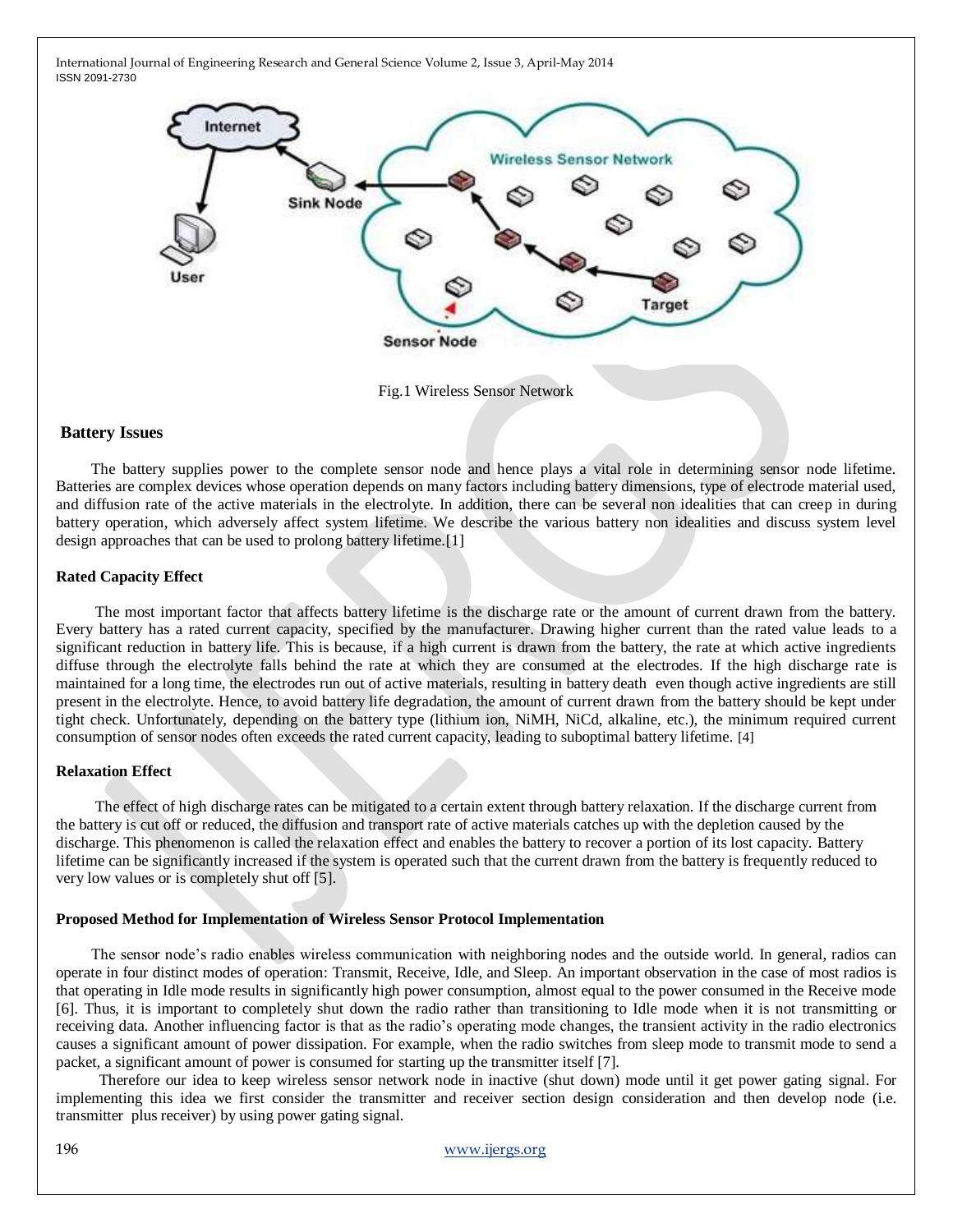In design consideration of transmitter, it is generally in ideal state and wait for RX\_BEACON signal from receiver. After receiving RX\_BEACON signal from receiver it transmit data and cyclic redundancy check (CRC) to receiver until it get acknowledgement from receiver side after gating ACK signal transmitter again enter in idle mode. The flow diagram for transmitter working is as shown in fig.2.



Fig.2. Transmitter Flow Diagram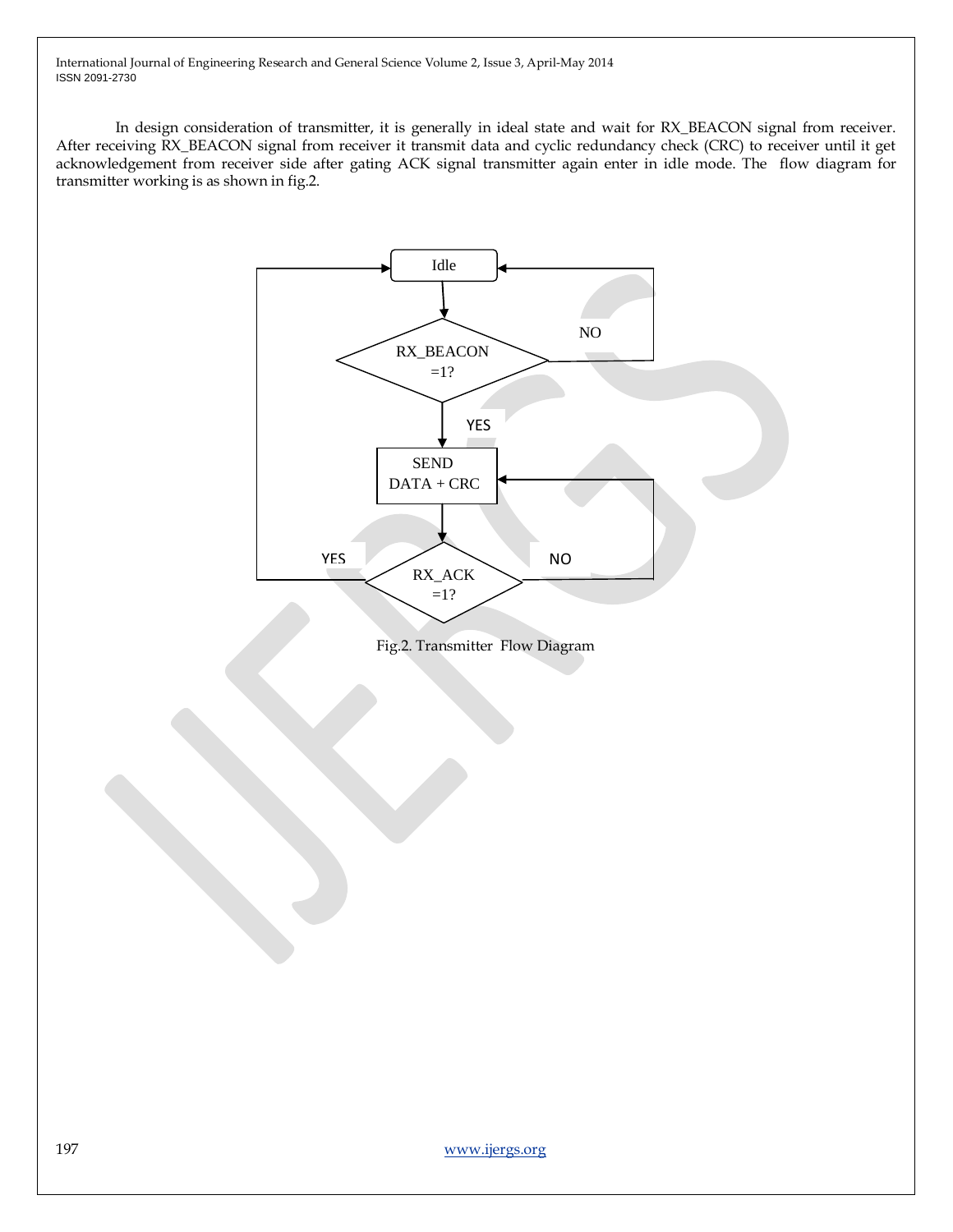In design consideration of receiver, when it want to receive data it send RX\_BEACON signal to transmitter after receiving data depend upon data information it decide status of various devices (e.g. ON/OFF). Also it send ACK signal after receiving desired data. The flow diagram for receiver working is as shown in fig.3.



Fig.3. Receiver Flow Diagram

 After taking consideration of Transmitter and receiver design we are going to develop node with power gating signal. In this design we put node in Inactive Mode (shut down mode) after gating active low POWER GATING signal it will enter in Control Mode where it will wait for RX\_BEACON signal from receiver. If it get active high signal it will transmit with CRC until it get acknowledgement from receiver depending upon nature of data it will command the device and after getting acknowledgement from receiver it again enter in Inactive mode. The flow diagram for node is shown in fig.4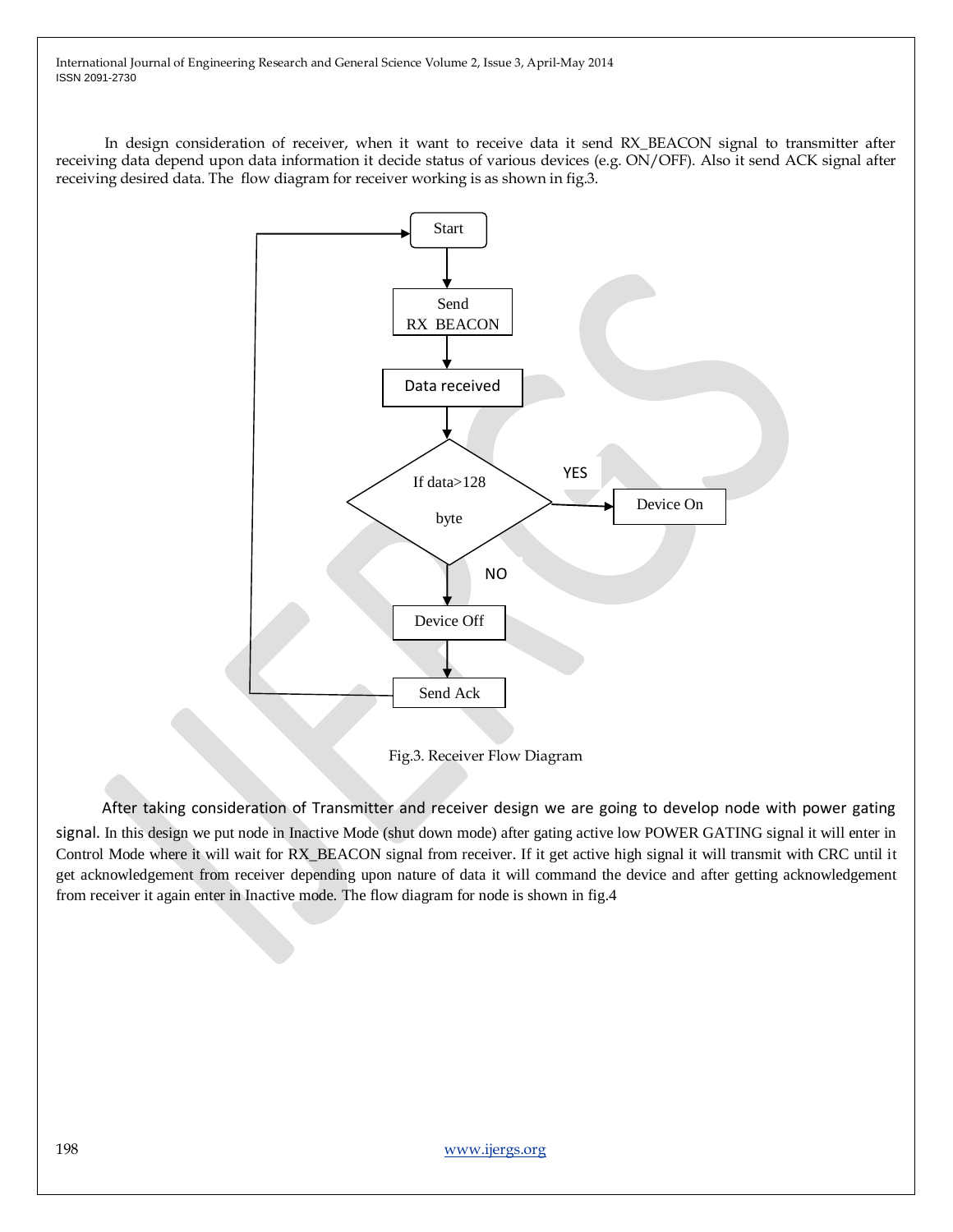

Fig.4.Flow diagram of node with power gating signal

199 [www.ijergs.org](http://www.ijergs.org/)